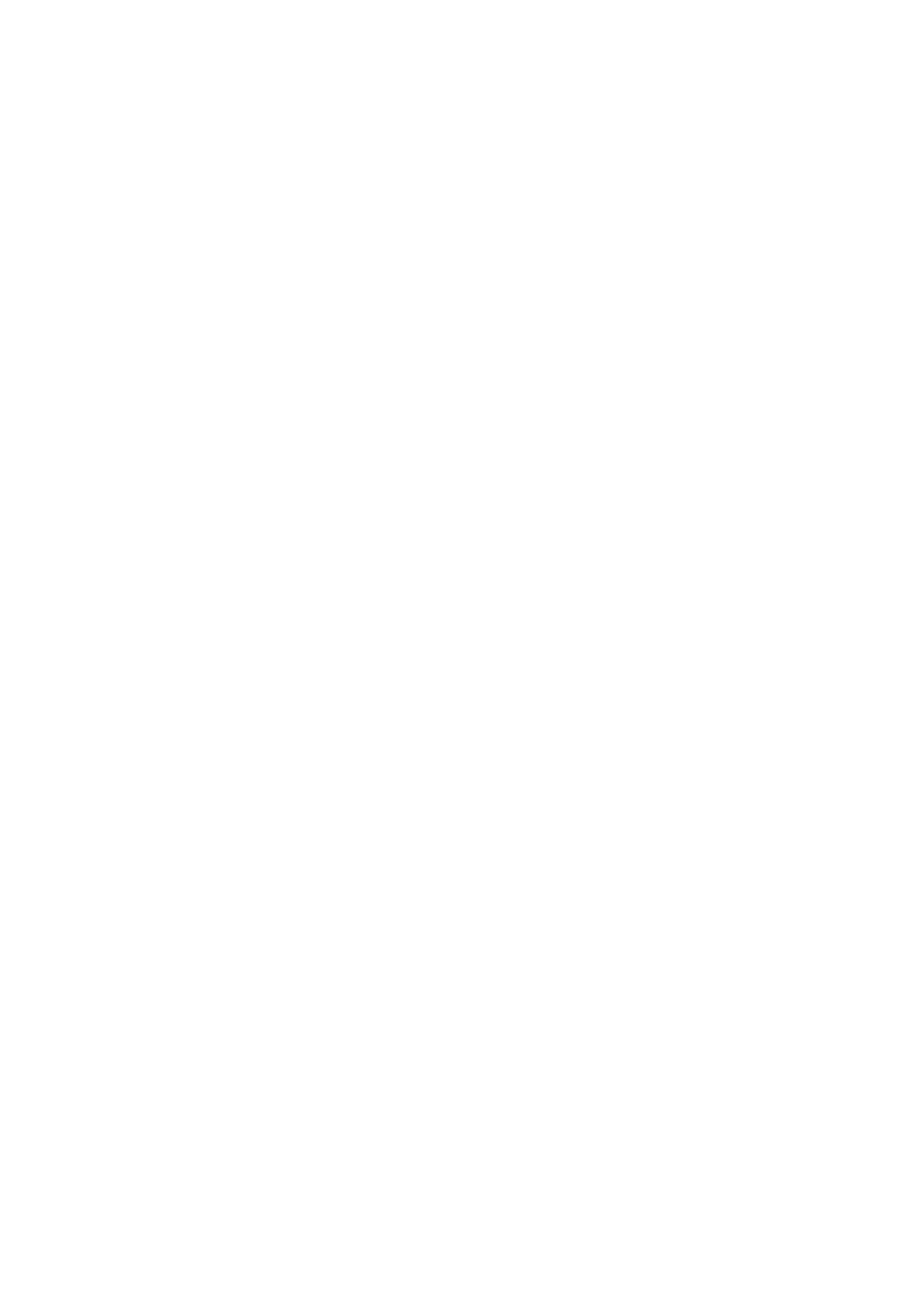from the perspective of users of urban color planning elements of new path. Lay a foundation for urban planners to plan, design, manage and evaluate and establish a set of feasible operation methods and management regulations of urban architectural color [9].

# **V. ANALYSIS OF URBAN BUILDING SPACE AND POPULATION BEHAVIOR CHARACTERISTICS**

People's activities create space, and people need to have a sense of identity and belonging to the space where they live. The spatial environment of different factors will also have a certain impact on people's behavior. This paper is based on the environmental line, so it is very necessary to investigate and analyze the relationship between crowd behavior and building space [10].

In China, the urban building space can be divided into residential areas, commercial areas, administrative office areas and industrial areas according to the functions of the main buildings. According to the ultimate goal of urban related groups to reach the urban architectural space, it is mainly divided into activists, workers and residents, with different psychological needs, behavioral characteristics and activity content between them.

In urban space environment, building space cognition including the distance of building space, direction, location, organization and other information, the mastery is also known as spatial cognitive ability, different people have different spatial cognitive ability, it is related to its age, gender, education, etc., usually, adults than children and the elderly cognitive ability, integrate spatial information faster.

- 5.1 The Division of Urban Architectural Space
- 5.1.1 Analysis of residential building space

In the residential building space environment, the building space system is relatively simple, generally the building is the main line connecting each regional nodes, supplemented by other paths, the path network is relatively simple, the spatial structure level is relatively clear. For urban residents, residential areas are their living space and place. When they go home from work or relax every day, they will always feel the spatial environment around the city. Therefore, the establishment of an orderly residential building color will directly affect the psychological feelings of residents. For those who have lived in the residential area for a long time, they have a deep memory and emotional sustenance for the surrounding environment. The relationship between the color of the residential building space has a very important impact on the sense of belonging.

### 5.1.2 Architectural space analysis of industrial zone

In the urban building planning, the industrial land of different properties forms different industrial zones. For example, machinery, volunteers, manufacturing industries, all kinds of industries are arranged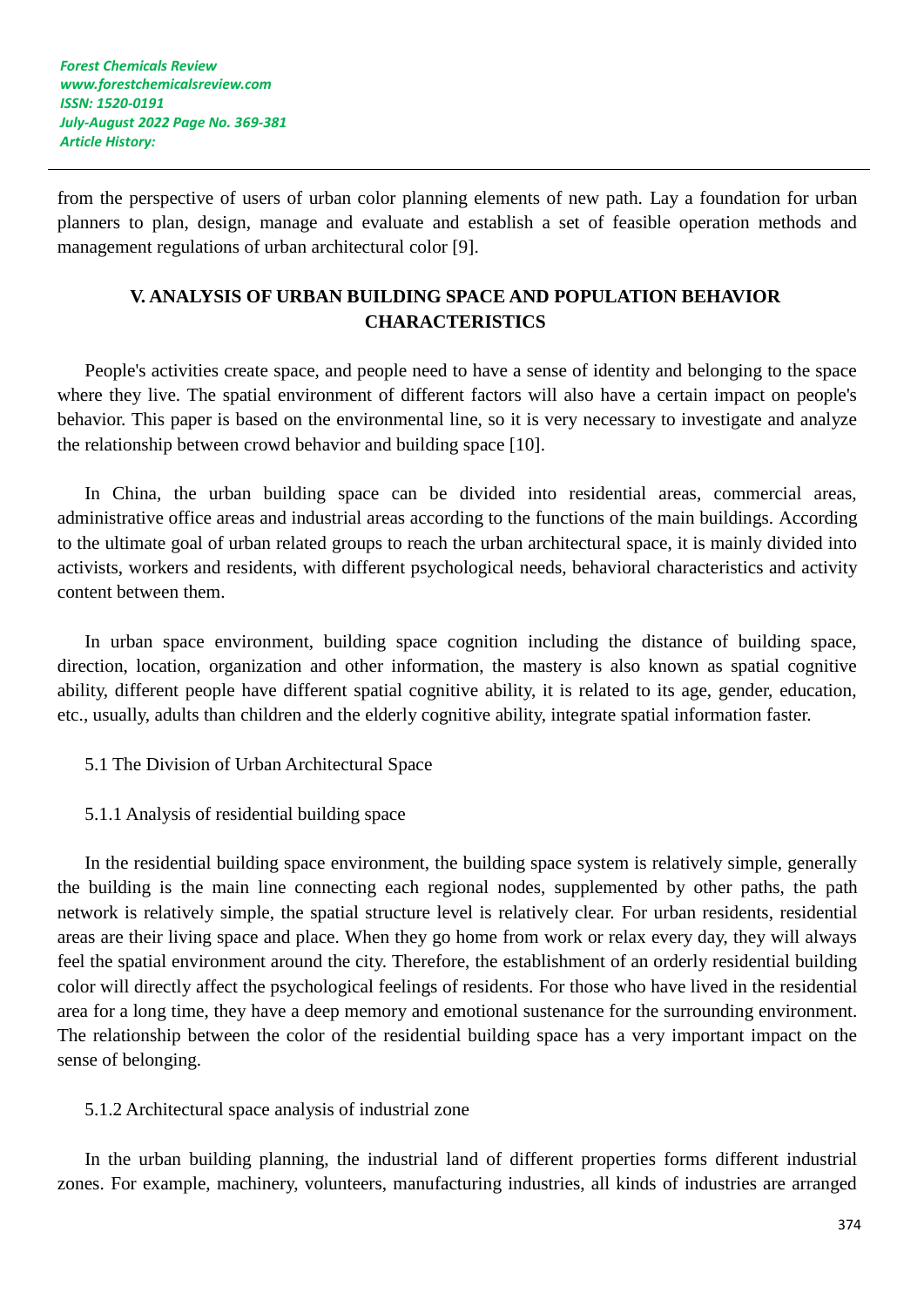in different areas, and the industrial zone contains a basic industrial zone, which is a part of the industrial hub. Industrial enterprise groups or for the collaborative manufacturing of supporting products, or on the basis of the joint use of municipal engineering facilities.

Industrial park location in urban buildings is more inclined to the suburbs. Presents a large number of buildings in the park, which mainly with practical functions, mostly simple and lively color blocks. The population quality of the urban industrial zone is low, and the activists in the park mainly work, which are less affected by color contrast and color harmony, and more need to plan the architectural color of the industrial zone from the perspective of the overall planning of urban buildings.

### 5.1.3 Analysis of commercial building space

In urban construction and business districts, business activities and entertainment activities occur the most frequently, including shopping and consumption, catering parties, communication activities, business discussions, etc. It can not only improve people's emotional state, but also meet people's material and spiritual needs. Activists are the main people in the business district. They shop, consume and entertain here while gaining physical and mental satisfaction. There are three main kinds of activities: entertainment, walking and rest.

In the process of commercial and entertainment activities, people pay more attention to the architectural environment within a limited range, which is mainly influenced by color elements and color tone. At this time, the color environment of the urban business district can directly affect people's emotional state, consumption desire and activity experience.

# 5.1.4 Analysis of administrative office building space

Workers are an important part of the people related to the building space of the administrative office area, with shopping guide, drainage, reception, service as the main tasks, including store staff, hotel waiters, cinema conductors, leaflets, etc. Workers are in the commercial atmosphere for a long time, and receiving the environmental stimulus composed by color factors affects their emotional state, which determines the service attitude towards customers, and directly affects the economic benefits of the business.

# 5.2 Analysis of Population Needs in Urban Architectural Space

According to Maslow's hierarchy of needs, the psychological and behavioral needs of urban residents in the urban landscape environment can be divided into four levels, namely, the physiological needs of stability and safety, the visual needs of beauty and comfort, the identification needs of domain division, and the needs of spiritual and cultural belonging.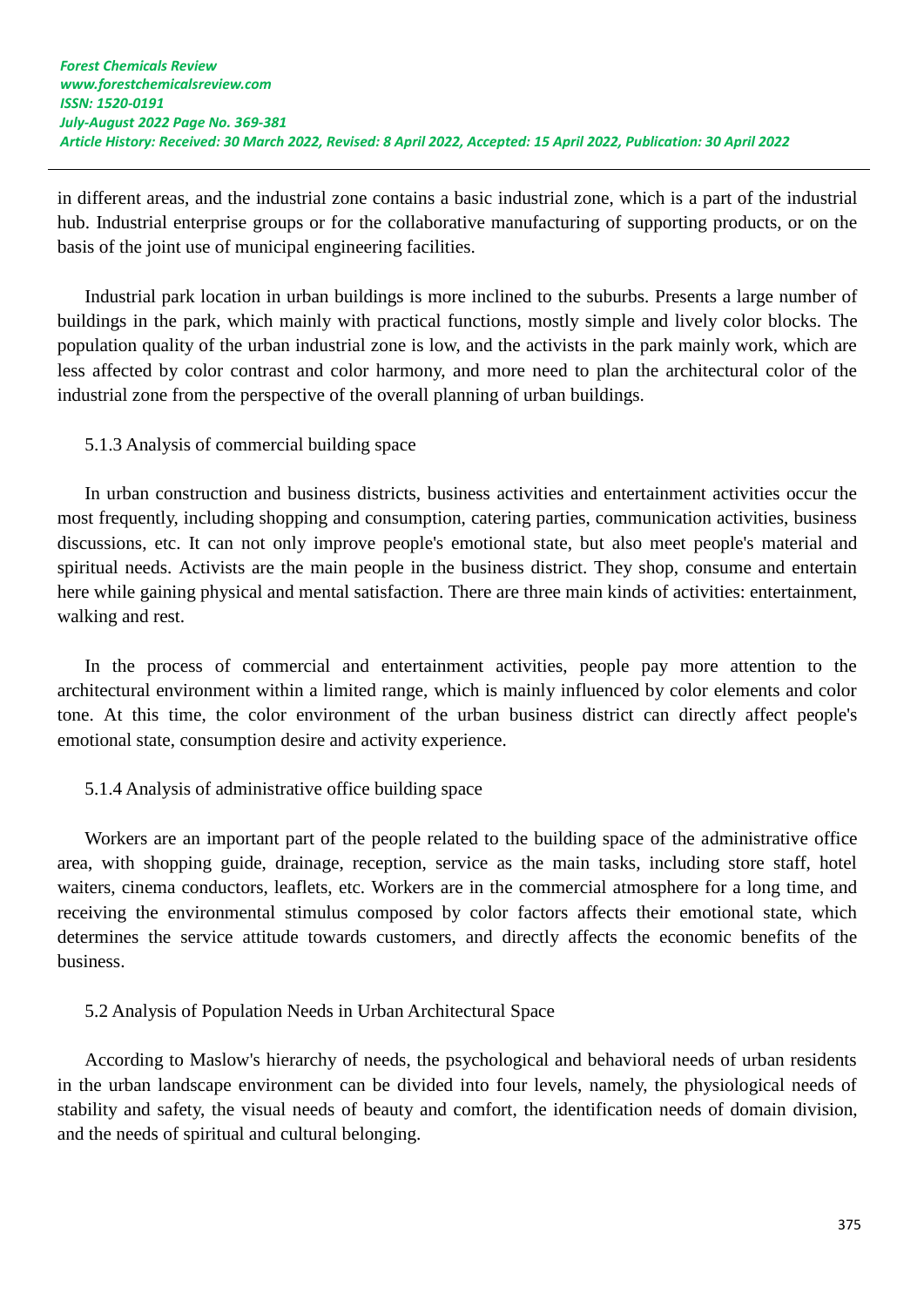#### 5.2.1 Physiological requirements for stability and safety

The sense of security is the most basic physiological needs of people, and security is the primary consideration of urban people in the process of activities. Based on this premise, the utilization rate of urban architectural space can be improved. In urban architectural colors, there are mainly five factors that directly or indirectly affect people's physiological needs: modeling, volume, light, material and color. For example, in the same urban architectural scene, different architectural colors will give people different feelings. Colors with high brightness and low chroma will give people a more stable experience, while colors with high saturation will give people an uneasy feeling.

### 5.2.2 Aesthetic and comfortable visual requirements

After meeting the basic safety needs, people's needs rise to the demand for environmental comfort. Japanese color designer Shingo Yoshida believes that "color itself does not exist charm or ugliness, the main problem is how to use color". Therefore, how to reasonably match architectural colors determines the level of aesthetic comfort of the environment. From the perspective of people's visual viewing habit and color's psychological feeling, color can make people have two different visual feelings, positive and negative. In addition to the color collocation of the object itself, color collocation also includes the collocation of color with natural environment and artificial environment. Therefore, the main melody color, the auxiliary melody color and the emphasis color in the urban landscape depend on each other, and the color design of each building is unified in the process of the overall urban architectural color design, and it is rich in its own color changes. For example, the background color of the main building should be harmonized to form a beautiful and comfortable urban architectural color.

### 5.2.3 Identification requirements for domain division

The identification of architectural space environment is the extension of behavior based on the perception of space. The deeper the perception of urban architectural color, the stronger the recognition of its spatial domain. Kevin Lynch points out that "every sense in the city produces a reaction, which is combined into an impression". The space domain divided by architectural color is easier to identify than that divided by morphology, and can improve the sense of architectural space order. The ultimate goal of the domain of architectural color is to satisfy the function of environmental cognition and identification that people in environmental psychology need to have in the space domain.

#### 5.2.4 Spiritual and cultural attribution needs

On the one hand, urban architectural color shows the historical development of the city, on the other hand, it also shows the local cultural image and implication. People's demand for urban architectural color is also reflected in the collective demand for this environment, that is, to meet the expectation, desire and identity of community belonging, regional culture. To satisfy the spiritual pursuit of place belonging is mainly manifested in three aspects, namely, geographical culture color, historical context color and urban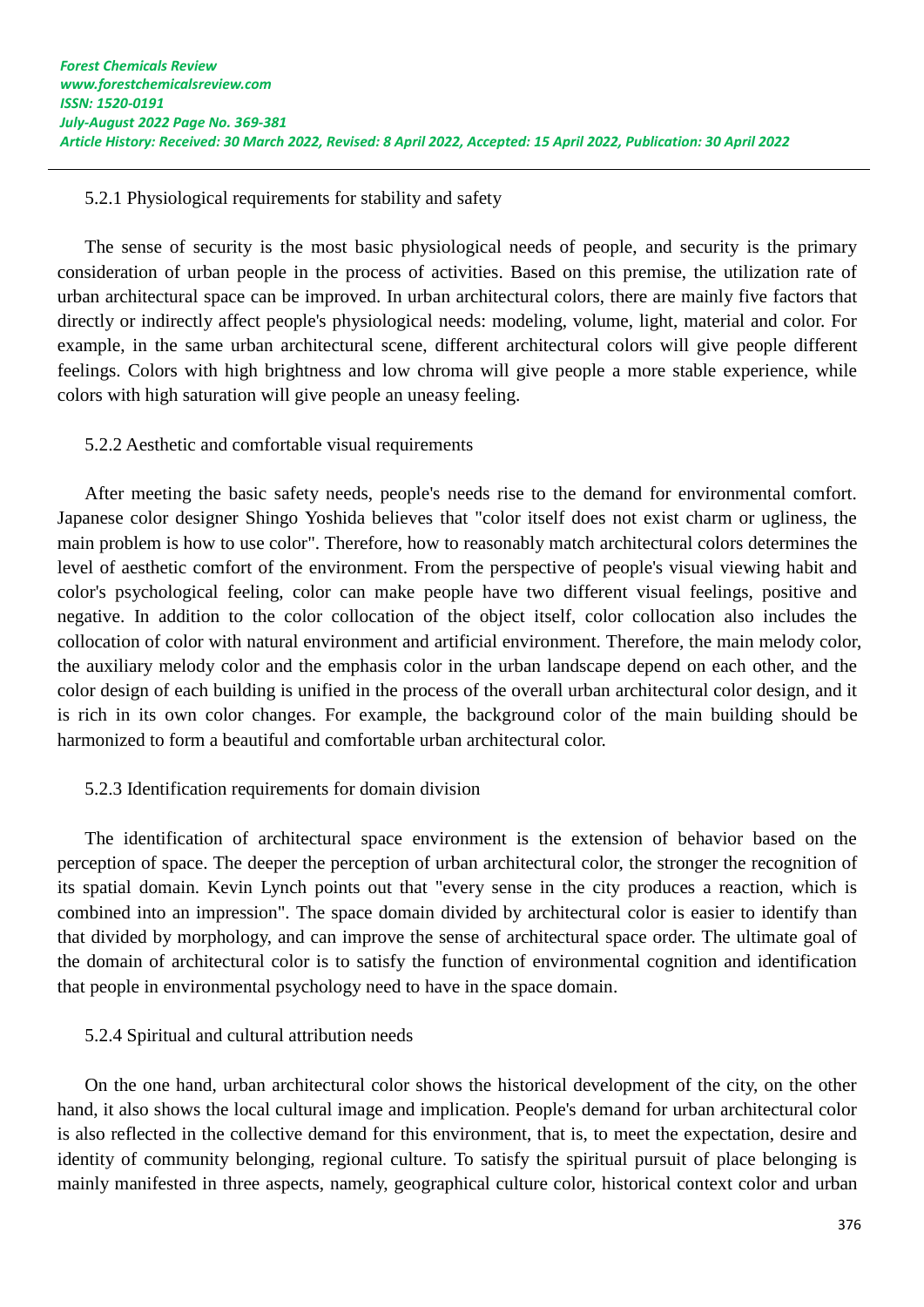architecture color. City architectural color is an expression of city memory and city spirit. Every city has its local regional culture. For example, when talking about Jiangnan, people think of the horsehead wall with white walls and grey tiles.

# **VI. COLOR PLANNING STRATEGY OF URBAN ARCHITECTURE IN CHINA BASED ON ENVIRONMENTAL PSYCHOLOGY**

Based on the basic principles that urban architectural color planning should follow: seek common ground and common development, match pleasant aesthetic, control and adapt to development, through its basic principles, standardize and define the scope of method use, clear the standard of construction methods, to avoid the blindness of the use of methods. At the same time, it is also necessary to fully analyze the surrounding landmark buildings, important buildings and functions, house density, building height, urban building space function analysis, and protective buildings. Fully considering the advantages of terrain and terrain is more conducive to the establishment of regional architectural characteristics and a wide range of awareness, to give people a good living experience, but also can increase the characteristics and value of the building.

### 6.1 Establish Color Emotional Dimensions to Create a Safe Space

Urban architectural color has a constructive effect on human psychology. Usually, the environment color is too monotonous, will bring people a boring sense, but if the environment color is too messy, will bring people unhappiness, panic and other emotions. In general, people have a high acceptance of low color color. The active color can be used to play the dominant environment and plays the role of coordinating the environment and transition and mitigation. Paying attention to people's cognitive psychology of color and maintaining the coordinated and orderly environmental color will bring people pleasure and comfort, which is conducive to creating a good urban architectural color environment [11].

Urban buildings will involve a lot of facade modeling, to be simple as possible, and reasonably control the external wall modeling, color situation for comprehensive analysis, fully investigate and understand the wide understanding of local people's cognition, adjust measures to local conditions, and formulate scientific and feasible color scheme. At the same time, it is necessary to comprehensively consider the local climate characteristics and light conditions, according to develop a scientific and reasonable color scheme of the building facade, so as to further improve the comfort of the living environment.

The reasonable and effective establishment of the emotional dimension of urban architectural color will bring people pleasant physical and mental feelings, which will give people a feeling of comfort, relaxation and stability, but also promote the residents' rest, relieve fatigue, and bring positive emotions. By coordinating the contrast relationship between architectural color environment, maintaining the appropriate contrast intensity and color order will bring activists a dynamic, interesting and vivid architectural space environment, so as to promote the enthusiasm of activists to participate in the activities, improve work efficiency and consumption desire. Through the control and coordination of the urban building color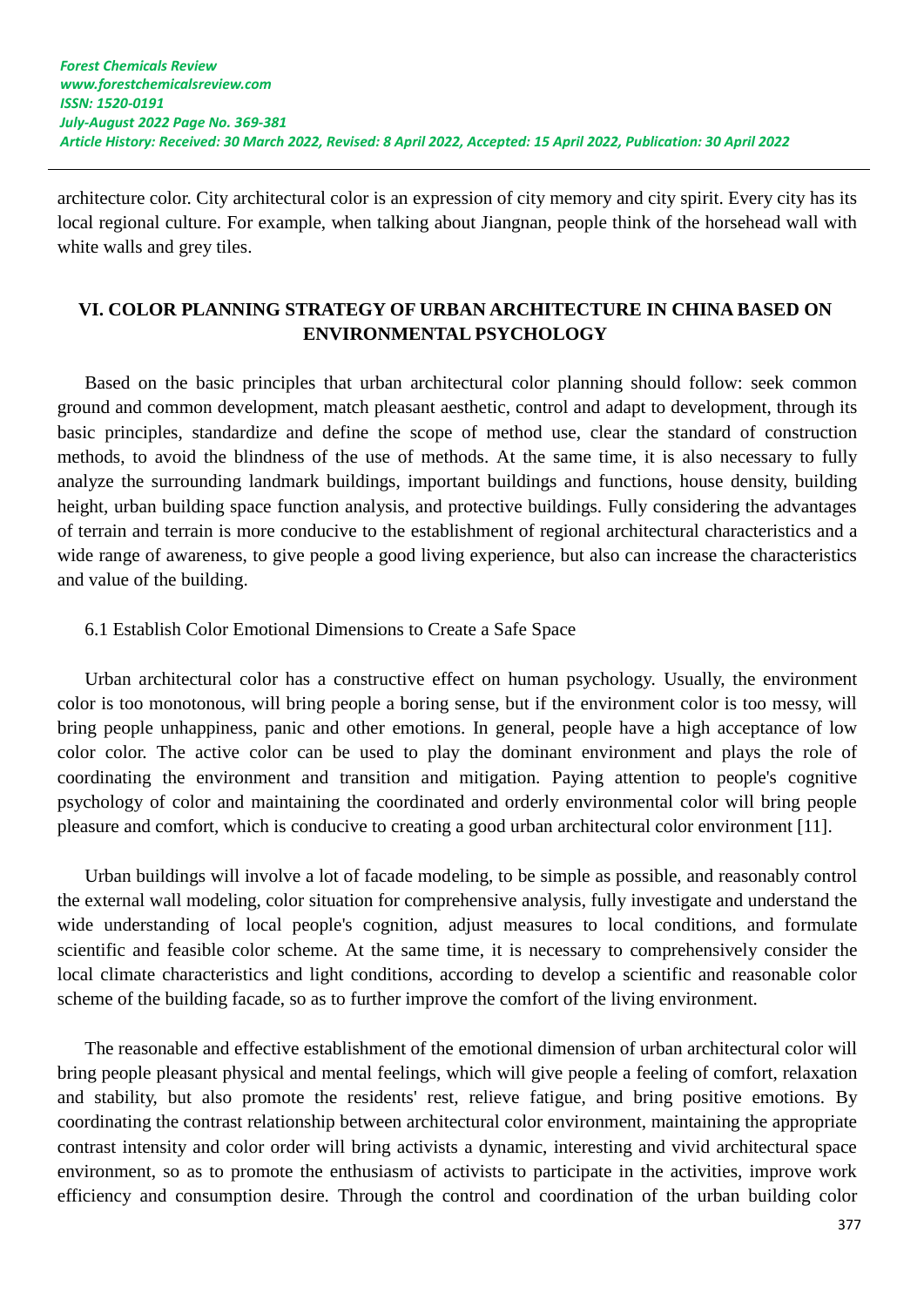#### environment.

### 6.2 Coordinate the Relationship between Graph and Base to Control Color Comfort

The main influencing factors of the graph bottom relationship of urban building color are the building area contrast and color contrast, including color contrast, brightness contrast, color contrast, cold and temperature contrast, etc. In urban building color contrast, can use more similar color contrast and adjacent color contrast, in the case of weak color contrast degree, will bring relatively calm, soft, comfortable feeling, increase the adjacent building area carrier coordination of the integrity of the relationship, but cannot use excessive, otherwise will cause building space activists drab and boring. When using contrast color and complementary color contrast in the building, it will give the activists a lively, bright and excited feeling, and will stimulate the work effectiveness and efficiency of the activists. In the lightness contrast of urban architectural color, there is an important constraint on the expression of spatial level. The medium lightness contrast is used more to maintain the balance of the relationship of the graph bottom. Control the intensity of the contrast and increase the vividness of the urban architectural map bottom relationship. The weak contrast of lightness should be adjusted based on the lightness tone of the building color itself, and reasonably controlled according to the volume, area and quantity. Low lightness tone is heavy, mysterious and dull; medium tone is simple, soft and stable; light, bright and pure.

In the contrast of urban architectural color degree, based on different color degree tone is considered. The color of low color tone will bring a feeling of peace and stability to the activists, which can increase the coordination of the graph bottom relationship and promote the inclusiveness of the urban architectural color environment. When the medium color degree tone is used, its number, area and volume can be controlled to prevent the phenomenon of color chaos. The architectural color with high color tone has great influence. Although it has certain publicity for commercial activities, too many bright colors will bring strong visual stimulation to people, which is not conducive to the establishment of the graph bottom relationship, easy to cause the chaos of the color environment, and bring unhappiness to the activists in the space.

Residential buildings are suitable for warm color tone, while industrial buildings can use cold color tone. Color area is an important factor, especially for large volume buildings, if the area of the figure and the background is similar, it is necessary to control the intensity of the contrast between temperature and temperature, to prevent visual stimulation to the activists. Color will directly affect the effect of cold and temperature contrast, the higher the color, the colder the cold color, the warmer the warm color; color is reduced, the sense of temperature and temperature. So control the intensity of the temperature contrast, is also the control of color. Under normal circumstances, graphics and background elements are warm tone or cold tone, will promote the residents to relax, rest. The building color is mainly warm yellow and reddish brown, suitable to create a warm living environment; reduce the main color, improve brightness, relieve the sense of pressure on the environment. For commercial buildings, to improve the vitality of architectural color, appropriately increase the complexity of environmental color, can promote the enthusiasm of activists. For residential buildings, to create a comfortable color environment, appropriately reduce the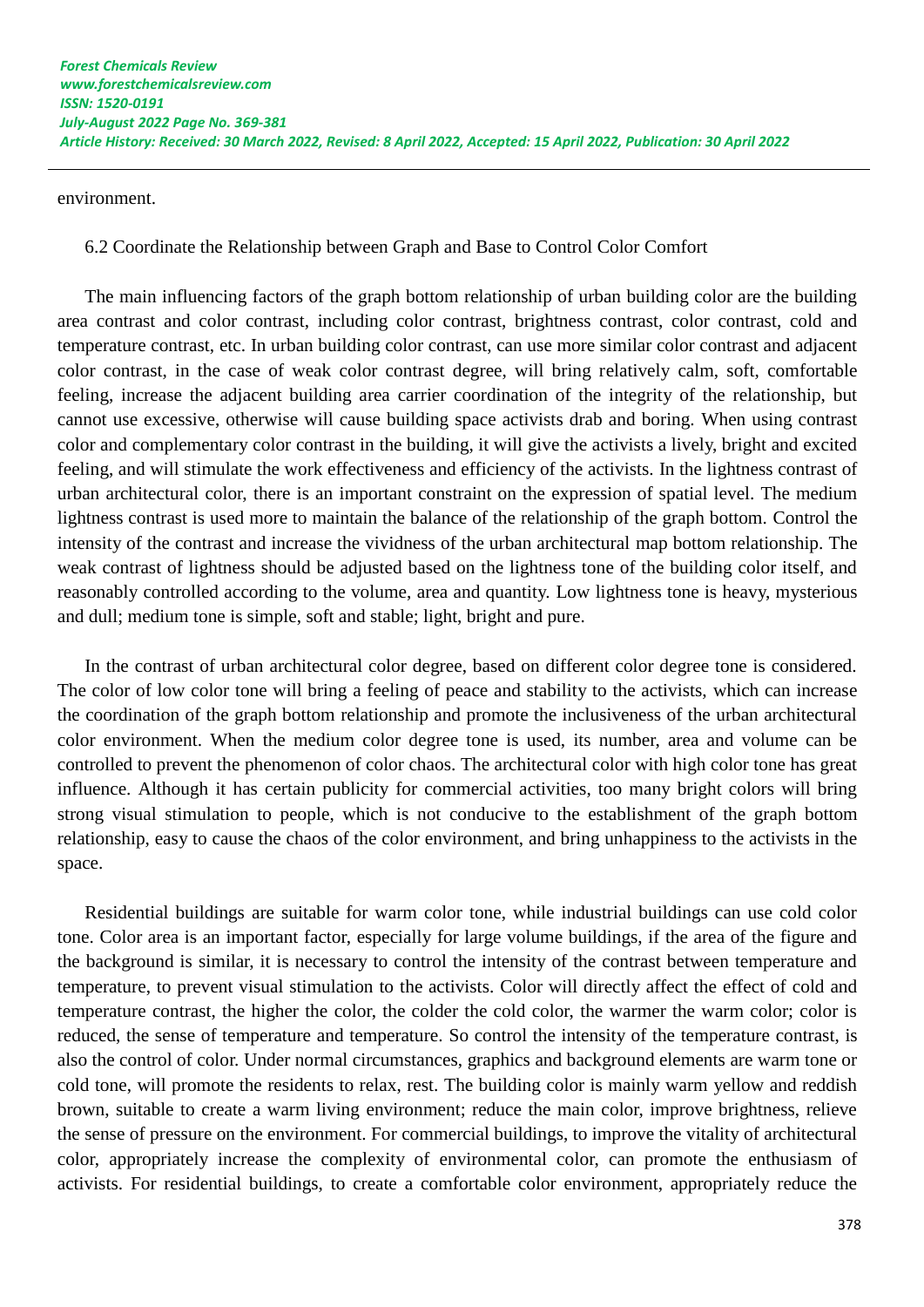complexity of environmental color.

6.3 Strengthen Color Behavior to Guide the Construction of an Orderly Architectural Environment

Color has the role of organizing spatial order, enhancing spatial recognition, strengthening behavior guidance, and creating a safe and orderly urban building environment. In different areas, there will be a corresponding color environment. When the architectural color is in an orderly state, it will make the activists have a stable mood. When the architectural color is in a disorderly and chaotic state, it is easy to produce fluctuating mood. When the color environment is in complete unity, local unity and organized complexity, it is easy to produce a stable state for the activist, and the environmental stimulus is relatively low. When in unorganized complexity, synergistic complexity, it is easy to make an active state, environmental stimuli are relatively high. Through the perception of the color environment, people produce the corresponding pleasure and arousal levels, affect people's visual experience and psychological feelings, and jointly determine the emotional state. In a pleasant and awakening state of color environment, will produce excitement, lively and other feelings, can improve people's enthusiasm. In the color environment of unpleasant and awakening state, it will produce irritability, panic and other feelings, and even want to escape. In the unpleasant color environment, will produce boring, boring and other feelings, reduce people's enthusiasm. In the pleasant color environment, will produce quiet, stable and other feeling, suitable for people to relieve fatigue, rest and relax. Therefore, the urban architectural color environment has a great influence on the activists, and it is necessary to deal with the orderly relationship between the urban architectural color carriers, including the order of the various composition and graph bottom relationship between the residential area, industrial zone, business district and administrative office area and the urban whole area.

Grasp the relationship between urban architectural color and people, and pay attention to the order and adaptability of the overall color of urban architectural color, urban architectural area color and the color of adjacent areas. For example, commercial buildings have unique commercial attributes, if the color is too uniform, the overall environment will appear too monotonous; if the building color is too individual, it will appear chaotic. Therefore, the urban commercial building area should be planned in the urban background to enhance the color richness of the urban building business district.

Because different cities' geographical location, climate conditions and other factors will be different, different cities will also present different natural landscape backgrounds. According to the different exposure time and intensity of natural light, it is divided into bright cities, medium bright cities, and cities in the shadow. For bright cities, the sky is generally blue, and the stronger the light is, the purest the blue it appears, and the brighter the city buildings look. In such a background, the color brightness of urban buildings has a large span and a strong black and white definition. In the planning of architectural color, we should pay attention to the use of smart color, to prevent the discomfort caused by highlights and glare. For medium bright cities, the color of the sky is not as pure as the blue of bright cities, while urban buildings show uniform changes in brightness. In this context, the urban architectural color should match the color phase and color degree, increase the middle level of lightness, so that it is in the ladder of change.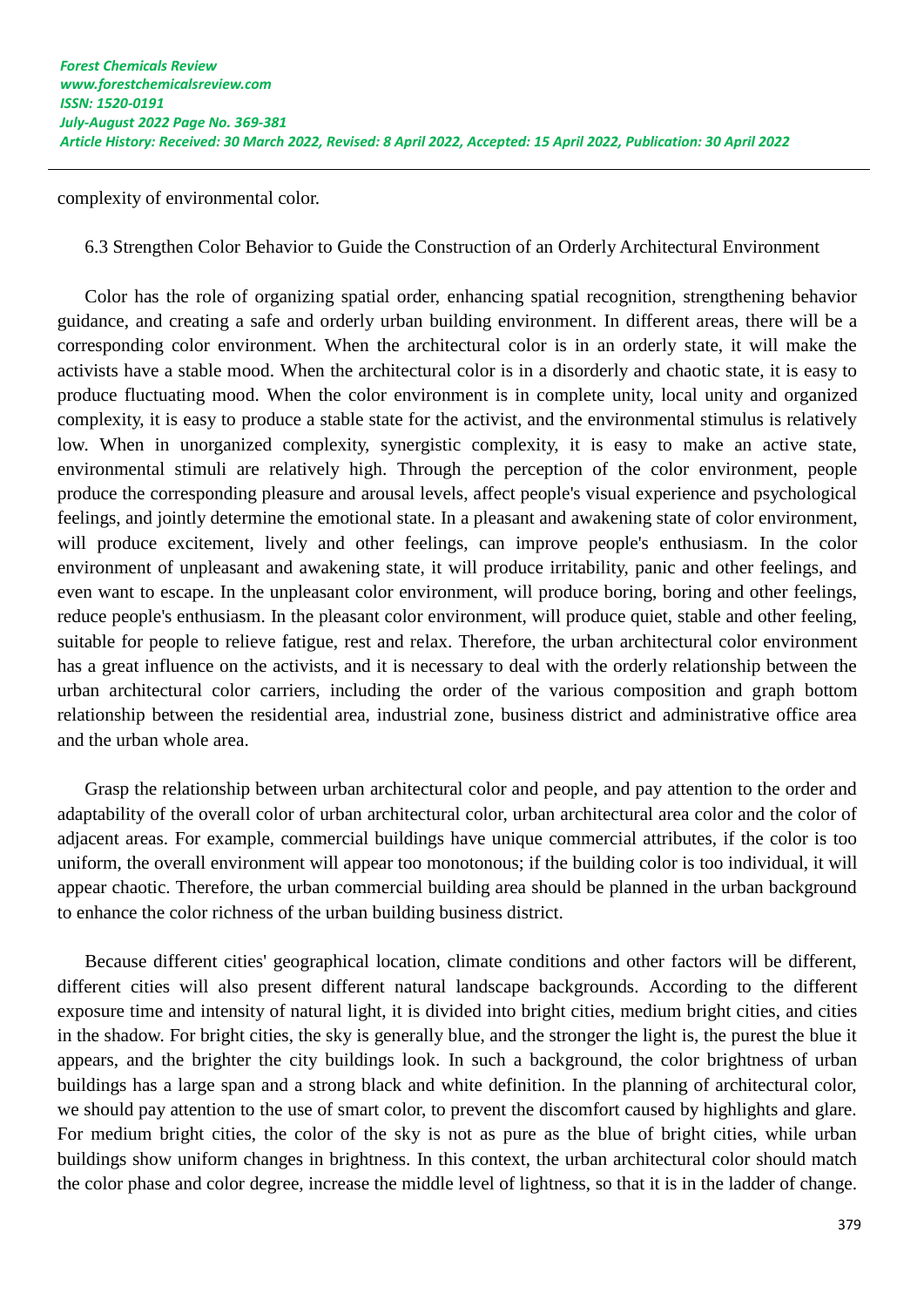For cities in the shadow, the sky is generally bright gray, without excessive changes in brightness, and the rhythm is relatively gentle. Based on this background, the role and influence of urban architectural color over people can increase the contrast of color phase and lightness in adjacent building areas, enrich the sense of level of color environment, make people have a more comfortable feeling, and create a human city.

6.4 Attach Importance to People's Cognition of Color and Carry Forward Regional History and Culture

Cognitive map is people's cognition and feeling of the environment. People's cognition of the environment has a strong emotional color. Paying attention to the cognitive map in people's hearts is conducive to the construction of human urban environment. The precipitation and accumulation of color in the history of urban architecture is an effective strategy to continue the connotation of urban culture. At the same time, the color for the urban landscape has broken through its own sublimation to the spiritual field to make the city glow with the vitality of the spiritual level and vitality. Creating a good urban architectural color environment can effectively continue the local context, retain its inherent cultural characteristics, strengthen the application of traditional cultural color, explore the spiritual connotation, and enhance the spiritual identity and belonging of regional people. Therefore, the urban architectural color represents the urban context and city spirit, bearing the long history and unique cultural symbols. In the design of urban architectural color, it is necessary to fully consider the inheritance of urban spirit and culture, refine the urban natural, cultural and artificial colors, and moderately transform and apply them to the urban architectural color. The main color of the architectural landscape color is mainly the traditional color style, and the color is carried out according to the three attributes and composition area of the color.

If the architectural color and graphic color are too unified, the whole and local urban buildings will appear monotonous, the color will appear no vitality, monotonous. If the color is unified, the graphic color is divided into several different building space environments, and each part shows simple differences. Although the whole building looks rich in change, the color environment of the specific building area will still appear relatively monotonous. Each part of the building area is involved with each other, and the complexity at the intersection will lead to excessive color environment stimulation, easy to bring negative emotions to people, and can change the monotony and complexity of the color environment in a specific urban building area. Maintaining the orderly difference of color can make the overall color and local color environment of a specific building area more rich, and the regional space environment is full of vitality, which is easy to bring positive emotions to people [12].

Various factors have an influence on the color of urban architecture. Urban architecture is composed of a variety of color carriers and has different characteristics, jointly affecting the order of urban color environment. Analyze the psychological behavior characteristics of different subject population and its psychological influence, build the relationship between environmental psychology and historical street color, namely the bottom relationship and color tone, organization and color order, cognitive map and color bearing, emotional dimension and color experience, jointly create suitable for living, work, entertainment, life living environment. Then, in order to establish a human city, improve the urban living environment,